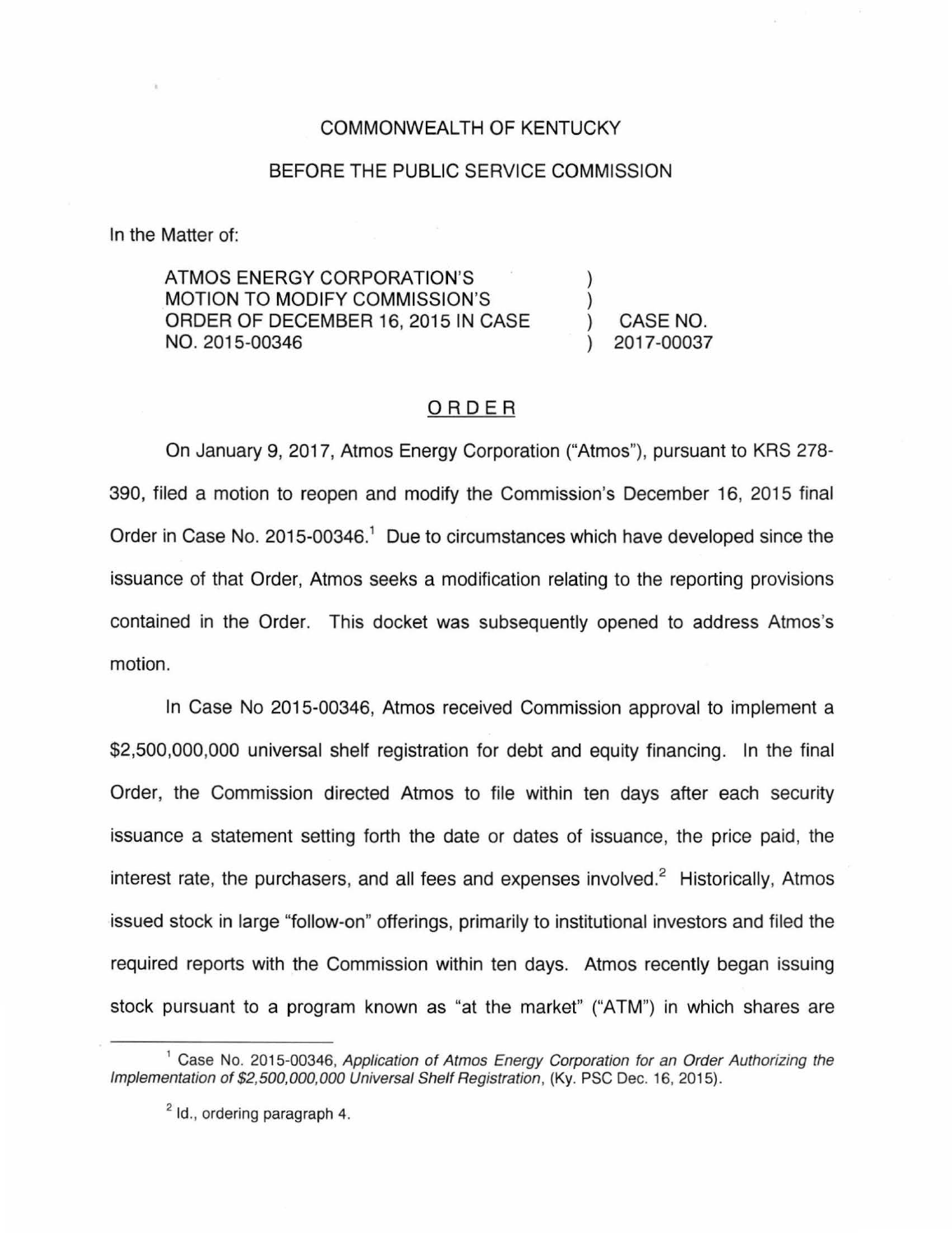issued in increments smaller than those of follow-on offerings. Atmos states that ATM issuances optimize the price received for the stock because the current market price is paid, versus a discounted price that typically occurs with large block issuances. $3$  Atmos asserts that this practice was not anticipated in the filing of Case No. 2015-00346, and Atmos seeks to modify the Order to allow for a different reporting date for stock issuance under the ATM program.

Currently, information concerning ATM issuances, including the price paid, is included in Atmos's quarterly 10-Q filings, which normally occur outside the ten-day window for reporting a stock issuance, per the Commission's Order. Atmos states that it prefers not to publicly disclose the price it receives for the stock in the small issuances between the 10-Q filings. It is concerned that if the stock issuance prices become public knowledge prior to its subsequent 10-Q filing, stock price can become vulnerable to manipulations. 4

From November 17, 2016, through December 7, 2016, Atmos states that it was active in the ATM market. During this 12-day window, it reports that stock issuances ranged from 25,000 shares to 120,000 shares, or an average of 50,500 shares per day.5 Atmos states that, based on its request for modified reporting requirements, the report for these recent issuances would be filed within ten days from the Company's next 10-Q filing.

Atmos acknowledges that, due to the unexpected utilization of ATM offerings, it has failed to comply with the reporting requirements of the Commission's Order. Atmos

<sup>&</sup>lt;sup>3</sup> Application at 2.

<sup>4</sup>*/d.* at 2.

<sup>5</sup>*/d.* at 3.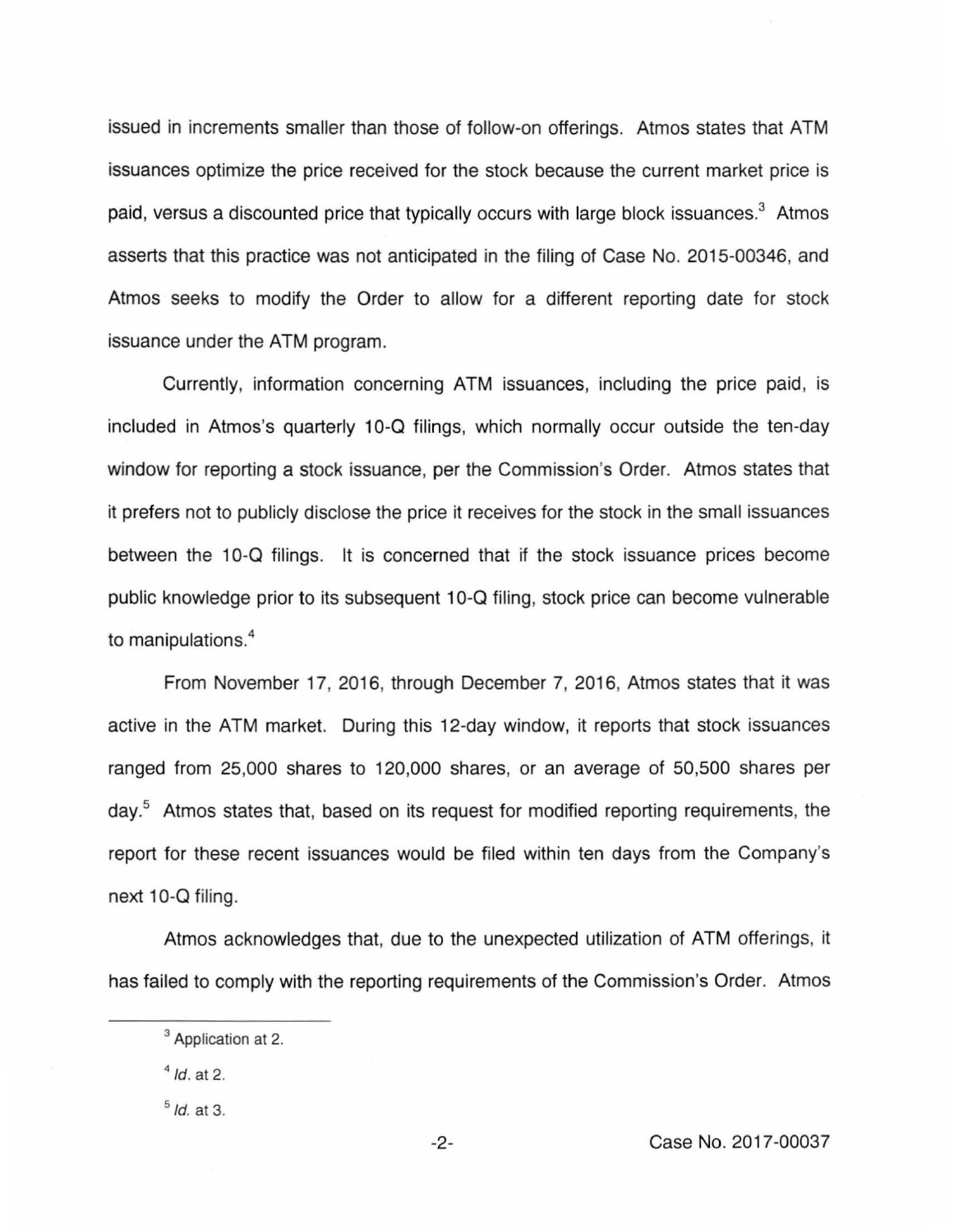asserts the failure to report the sfock issuances was not willful or intentional, but the result of a new financial strategy. Atmos states that a modification of the Order will provide a mechanism for future compliance for stock issuance under the ATM program.

The Commission finds that, based on Atmos's showing of good cause for a revision of the reporting requirements in paragraph 4 of the final Order in Case No. 2015-00346, Atmos's motion for modification of that Order should be approved. However, the Commission further finds that Atmos's failure to file a written report within ten days of issuing stock by ATM offerings caused it to be non-compliant with the requirements of a Commission Order, as Atmos has acknowledged. Any future failure to follow the Commission's directives regarding actions that impact Atmos's Kentucky operations could subject Atmos to investigation and possible penalties.

IT IS THEREFORE ORDERED that:

1. Atmos's motion for modification of reporting requirements for security issuances pursuant to its \$2,500,000,000 Universal Shelf Registration is granted.

2. Ordering paragraph 4 of the December 16, 2015 Order in Case No. 2015- 00346 is modified to the limited extent that for stock issued under the ATM program, Atmos shall file with the Commission a statement setting forth the date or dates of issuance, the price paid, the interest rate, the purchasers, and all fees and expenses, including underwriting discounts or commission or other compensation, within ten days following the date each such stock issuance was publicly disclosed in Atmos's 10-Q report filed with the Security and Exchange Commission.

3. All other provisions of the December 16, 2015 Order in Case No. 2015- 00346 shall remain in full force and effect.

-3- Case No. 2017-00037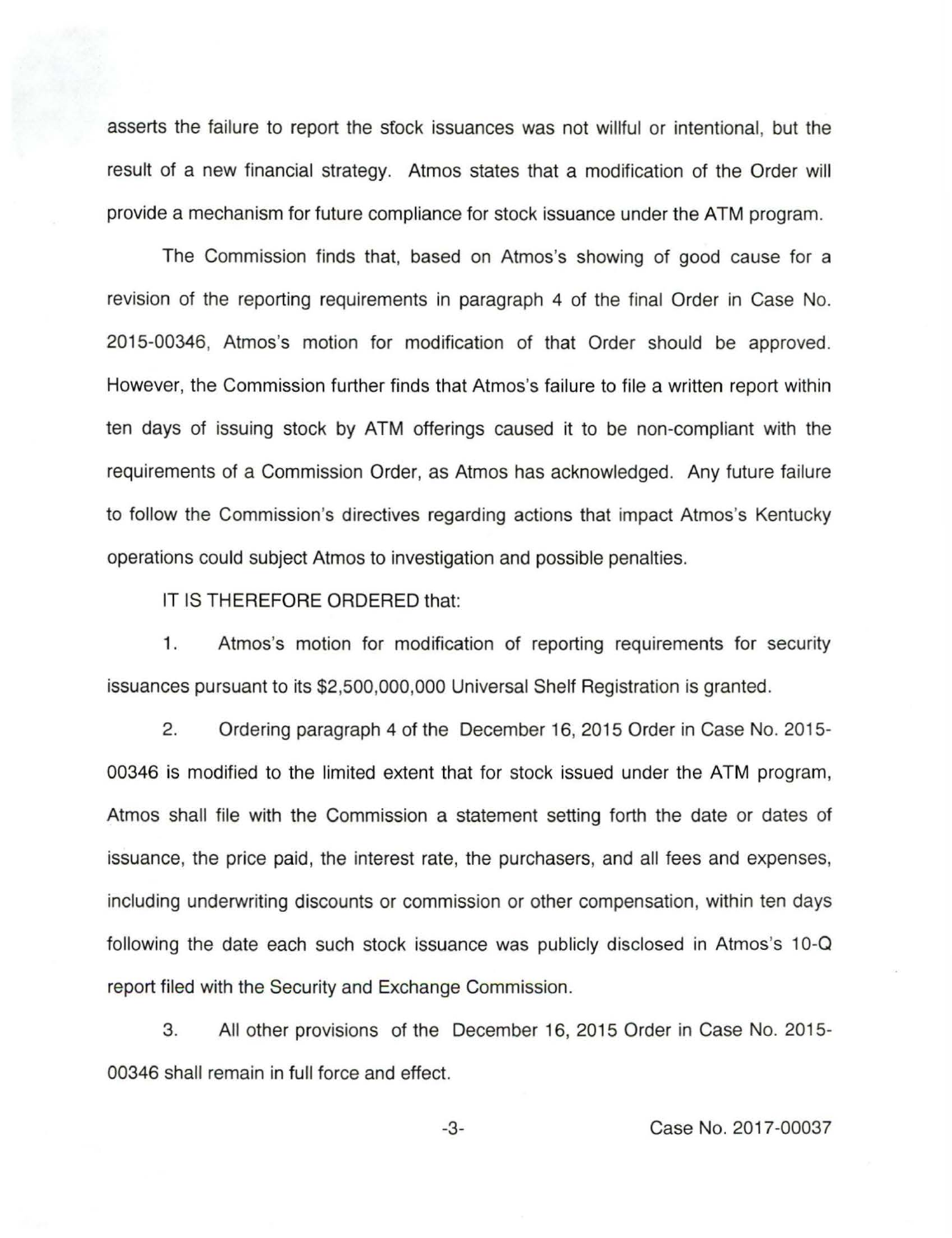By The Commission



ATTEST:

Jathery Executive Director

Case No. 2017-00037